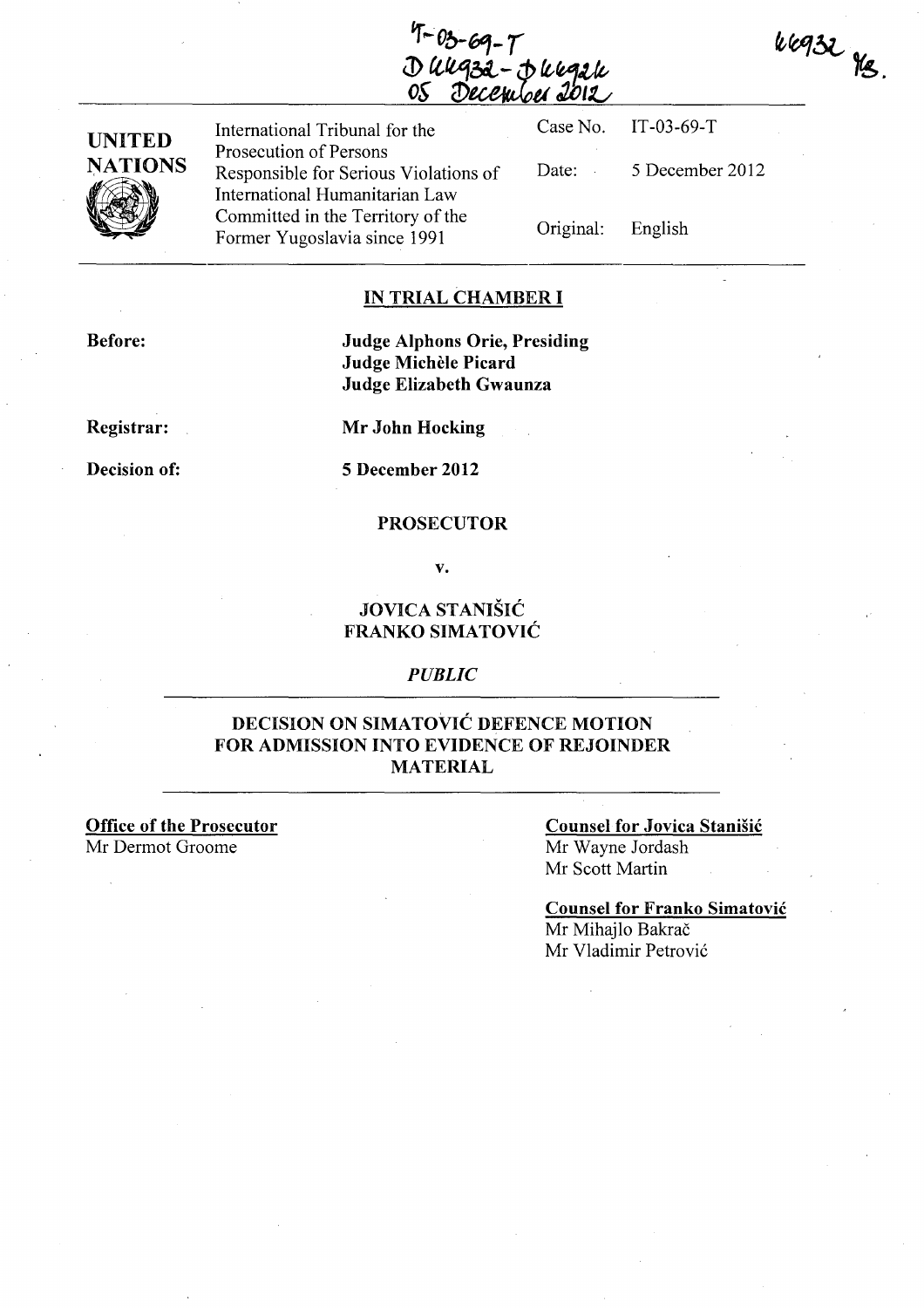## **I. PROCEDURAL HISTORY**

1. On 24 September 2012, the Prosecution filed three motions seeking admission of rebuttal evidence ("Rebuttal Motions").<sup>1</sup> On 31 October and 5 November, the Chamber issued three decisions in relation to the Rebuttal Motions ("Rebuttal Decisions").<sup>2</sup> In its 5 November 2012 decision, the Chamber ordered the Defence, within one week of its decision, to (i) file a reasoned request for a rejoinder case, if any, containing all documentary evidence that the Defence intends to present in rejoinder, and/or (ii) other motions resulting from the Chamber's decisions on the three Prosecution rebuttal motions, if any.<sup>3</sup> On 7 November 2012, the Simatović Defence filed a request for a three-week extension of time to file evidence in rejoinder.<sup>4</sup> On 9 November 2012, the Chamber partially granted the request with reasons to follow.<sup>5</sup>

2. On 15 November 2012, the Simatović Defence filed a motion seeking to admit evidence in rejoinder ("Motion").<sup>6</sup> On 16 November 2012, by informal communication, the Chamber shortened the Response time to the motion to 26 November 2012. On 26 November 2012, the Prosecution filed its response ("Response").<sup>7</sup> On the same day, the Stanisic Defence filed a joinder to the Motion.<sup>8</sup> On 29 November 2012, the Simatović Defence filed an application for leave to reply to the Response.<sup>9</sup> Leave to reply is hereby granted.

## **11. SUBMISSIONS OF THE PARTIES**

3. The Simatovi6 Defence submits that it has not had sufficient time to prepare the Motion, citing in particular an alleged delay by the Prosecution in disclosing the entirety of the annual work reports of the SDB.<sup>10</sup> The Simatović Defence contends that the Prosecution has raised a number of

Prosecution Motion for Admission of Rebuttal Evidence: Serbian DB Files, 24 September 2012 ("Personnel Files Rebuttal Motion"); Prosecution Motion for Admission of Rebuttal Evidence: Mladić Notebooks, 24 September 2012 ("Mladić Notebooks Rebuttal Motion"); Prosecution Motion for Admission of Rebuttal Evidence: Miscellaneous Documents, 24 September 2012 ("Miscellaneous Documents Rebuttal Motion").

<sup>10</sup> Motion, para. 4.

 $\overline{2}$ Decision on Prosecution Motion for Admission of Rebuttal Evidence: Serbian DB Personnel Files, 31 October . 2012; Decision on Prosecution Motion for Admission of Rebuttal Evidence; Mladić Notebooks, 31 October 2012; Decision on Prosecution Motion for Admission into Evidence of Rebuttal Material from the Bar Table: Miscellaneous Documents, 5 November 2012.

 $\overline{\mathbf{3}}$ Decision on Prosecution Motion for Admission into Evidence of Rebuttal Material from the Bar Table: Miscellaneous Documents, 5 November 2012, para. 25 (xiii).

<sup>4</sup>  Urgent Defence Request for Additional Time to file Request for Rejoinder Case or Request for Reconsideration, 7 November 2012.

 $\overline{\mathbf{5}}$ Decision on Defence Motions for Extension of Time to file Rejoinder Motions, 9 November 2012.

<sup>&</sup>lt;sup>6</sup> Defence Motion for Admission of Evidence in Rejoinder with Annexes, 15 November 2012.

Prosecution Response to Simatović Defence Motion for Admission of Evidence in Rejoinder, 26 November 2012.

<sup>8</sup> Stanišić Defence Partial Joinder to Simatović Defence Motion for Admission of Evidence in Rejoinder with Annexes, 26 November 2012 ("Stanišić Joinder").

<sup>&</sup>lt;sup>9</sup> Simatovic Defence Application for Leave to Reply to the Prosecution Response to Simatovic Defence Motion for Admission of Rejoinder Evidence, 29 November 2012.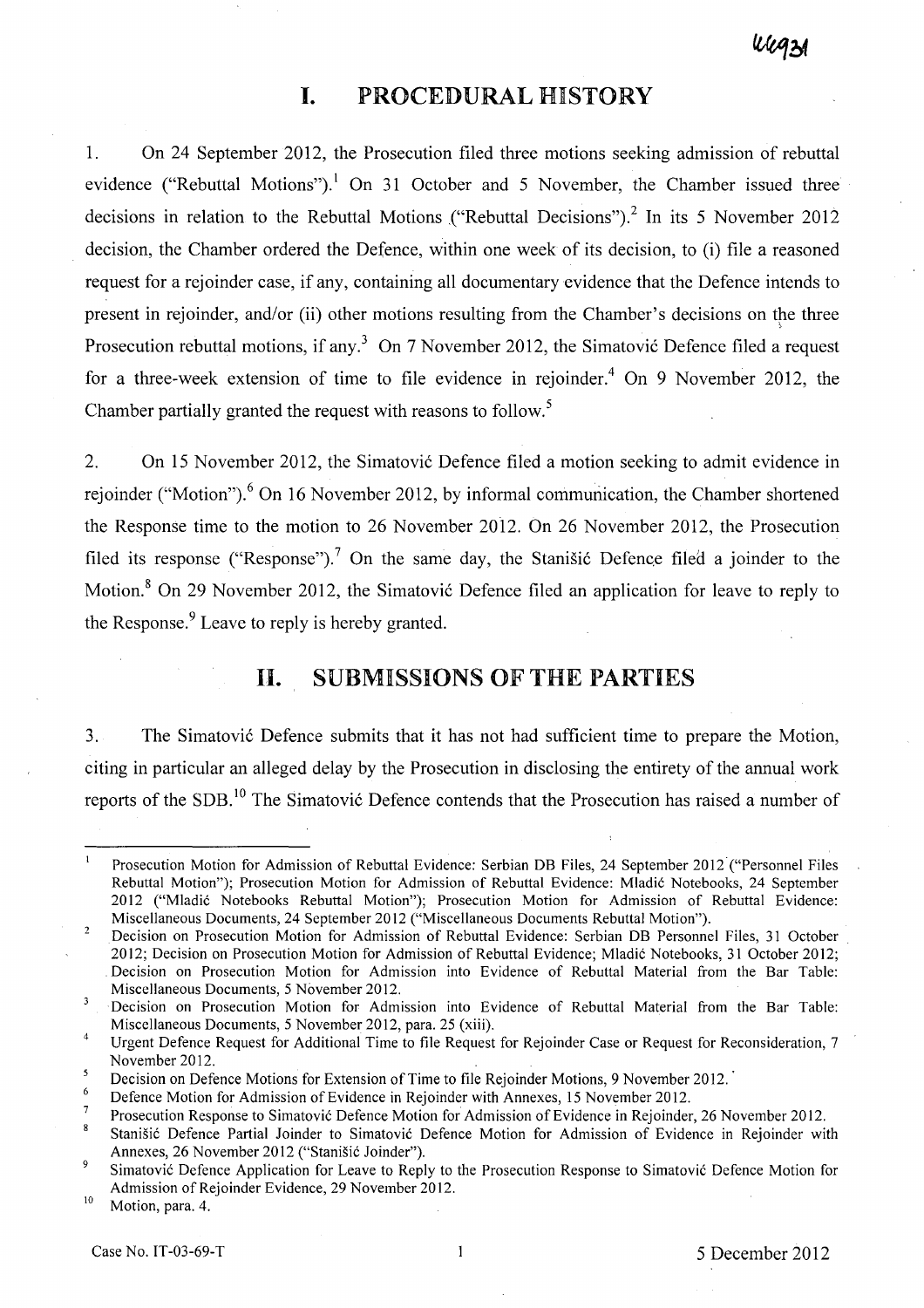new issues in the Rebuttal Motions and consequently it should be permitted to tender evidence in the form of both documents and live witness testimony by three witnesses in rejoinder.<sup>11</sup> In particular, the Simatović Defence contests the Prosecution contention that the Accused Simatović was involved in co-ordinating the activities recorded in the Mladić Notebooks or that he was part of the reporting structure and seeks to have admitted a number of newspaper articles in rejoinder.<sup>12</sup> It further contends that it should be permitted to have admitted into evidence further documents regarding the Accused Simatović's alleged trip to Greece in 1995 and in relation to the actions of Milan Babić.<sup>13</sup> The Stanišić Defence supports the proposal to call Witness JF-094 to give evidence submitting that the witness's evidence would provide further insight into the personnel files, and particularly those admitted in rebuttal.<sup>14</sup>

4. The Prosecution does not object to the admission of the newspaper articles in rejoinder to the Mladić Notebook excerpts admitted in rebuttal, but it submits that they are of low probative value.<sup>15</sup> It submits that the documents in relation to Milan Babić do not relate to a new issue arising from the Prosecution's rebuttal evidence.<sup>16</sup> As to the documents tendered in relation to the Accused Simatović's passport and alleged trip to Greece, the Prosecution contends that the issue does not have high probative value and the material ought not to be admitted.<sup>17</sup> As regards the proposal to call additional witnesses, the Prosecution suggests that this is not rejoinder evidence as it does not seek to challenge any issue arising directly from the Prosecution's rebuttal evidence.<sup>18</sup>

# **Ill. APPLICABLELAW**

5. The Chamber notes that two tests must be met in order to allow admission of rejoinder material from the bar table.

6. First, the Defence must satisfy the test for the admission of rejoinder evidence, which has been set out in the Tribunal's case law. The Defence may lead rejoinder evidence only with respect to issues directly arising from rebuttal evidence, and which could not be expected to have been

 $\frac{11}{12}$  Ibid.

 $\frac{12}{13}$  Motion, para. 6.

Motion, paras 13-17;Simatović Defence Application for Leave to Reply to the Prosecution Response to Simatović Defence Motion Admission of Rejoinder Evidence, paras 3-7.

<sup>&</sup>lt;sup>14</sup> Stanišić Joinder, paras 4-7.<br><sup>15</sup> Benonse paras 7.8

 $^{15}$  Response, paras 7-8.

 $16$  Response, para. 9.

 $17$  Response, paras 10-14.

Response, paras 10, 15,19.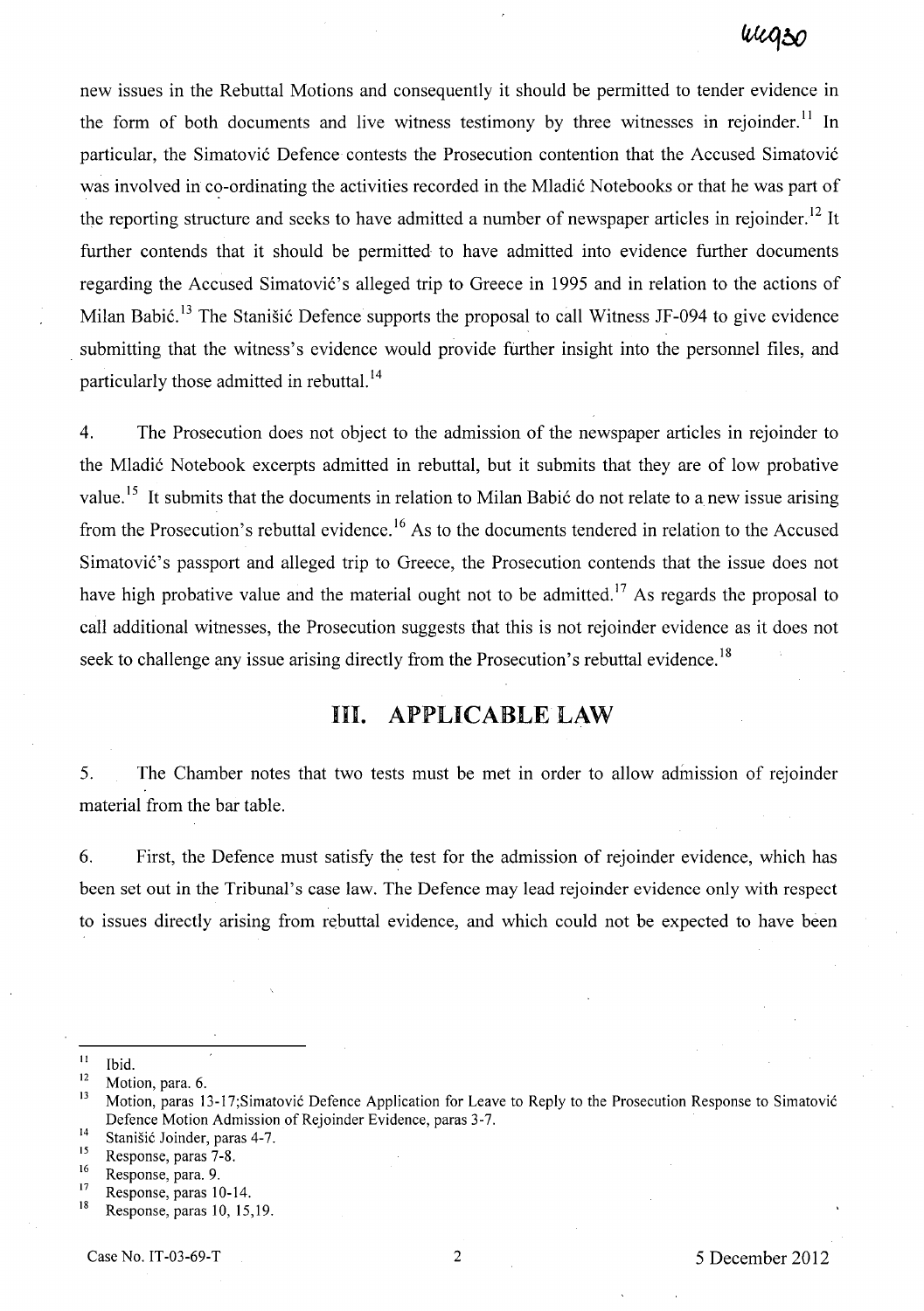vegsg

addressed during the Defence case.<sup>19</sup> The Chamber recalls that Rule 85(A) (iv) does not create an absolute entitlement to lead evidence in rejoinder.<sup>20</sup>

7. Second, in relation to the documentary material, the Defence must satisfy the test for the admission of evidence from the bar table. The Chamber refers to the applicable law on motions for admission of evidence from the bar table as set out in its Decision of 23 May 2012.<sup>21</sup>

### **IV. DISCUSSION**

8. The Simatović Defence seeks the admission of a total of 18 documents and also requests permission to call three witnesses to testify.

#### a. Request for admission of 18 documents

9. The documentary evidence falls into three categories: (i) Documents relating to the notebooks allegedly authored by Ratko Mladić ("Mladić Notebook Documents"); (ii) Miscellaneous documents regarding Milan Babić ("Babić Documents") and (iii) Miscellaneous documents regarding the Accused Simatović's passport entry for an alleged trip to Greece in 1995 ("Passport Documents").

### (i) Mladi6 Notebook Documents

10. The Simatovi6 Defence seeks to have a series of articles published in the newspaper Politika admitted into evidence. It contends that they rebut the rebuttal evidence upon which the Prosecution makes assertions regarding the role of, and level of information available to, the Accused Simatović.<sup>22</sup> In particular, the Simatović Defence submits that the information contained in briefing reports to the Accused Simatović, as mirrored in excerpts of the Mladić Notebooks, was already disseminated in the public domain by having appeared in Politika articles.<sup>23</sup> This, it suggests,

<sup>19</sup>*Prosecutor v Stanislav Galic,* Case No: IT-98-29-T, Decision on Rejoinder Evidence, 2 April 2003. See also *Prosecutor v Pavle Strugar,* Case No: IT-01-42-T, Decision III on the Admissibility of Certain Documents, 10 September 2004, para 5; *Prosecutor v Naletilic and Martinovic,* Case No:IT-98-34-T, Decision on the Admission of Exhibits Tendered during the Rejoinder Case, 23 October 2002.

*<sup>20</sup> Prosecutor v Dragoljub Kunarac and Radomir Kovac,* Case No: IT-96-23-T &IT-96-23/1-T, Decision on Defence Motion for Rejoinder, 31 October 2000, para 14; See also *Prosecutor v Pavle Strugar,* Case No: IT-01-42-T, Decision III on the Admissibility of Certain Documents, 10 September 2004, para 5.

<sup>&</sup>lt;sup>21</sup> First Decision on Stanišić Defence Bar Table Motion of 17 February 2012, 23 May 2012, ("First Decision on Stanišić Bar Table Motion") paras 9-10.

 $\frac{22}{23}$  Motion, paras 8-12.

Motion, paras 7-11.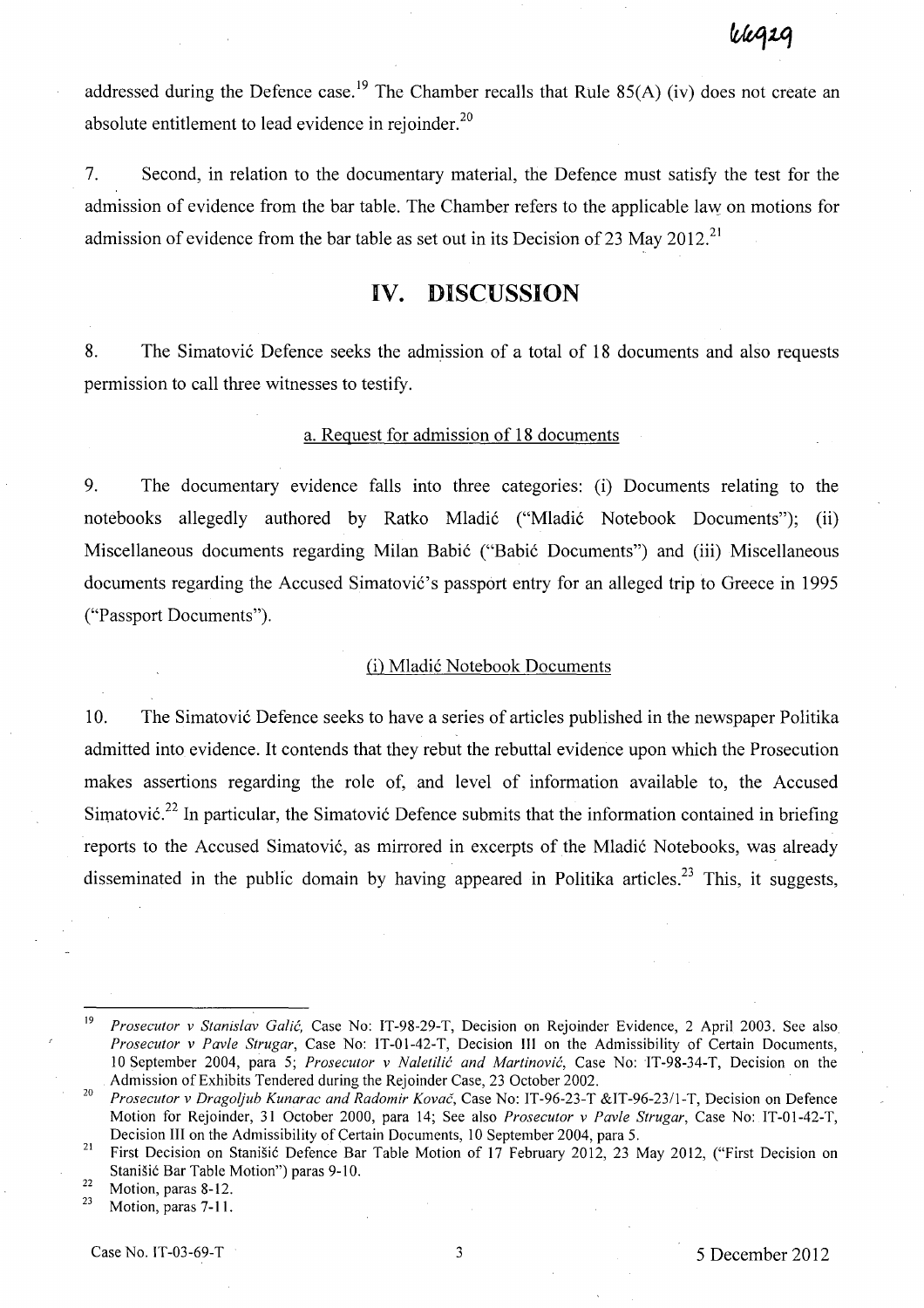undermines the proposition that the Accused Simatović was particularly well informed of, or coordinating, the activities referred to in the briefing reports and Mladić Notebooks.<sup>24</sup>

11. The Chamber recalls that the Simatović Defence initially sought the admission of the entirety of the Mladić Notebooks.<sup>25</sup> The Chamber subsequently denied their admission.<sup>26</sup> The Chamber then granted the Simatović Defence request seeking the admission of a number of extracts from the Mladić Notebooks for the purpose of showing an alleged absence of references to the Accused in certain sections of them.<sup>27</sup> The Chamber admitted into evidence a limited number of excerpts tendered by the Prosecution from the Mladić Notebooks in rebuttal of the negative inferences sought by the Simatović Defence.<sup>28</sup>

12. The Prosecution's rebuttal material has not raised any issue that the Simatović Defence could. not be expected to have addressed as part of its own case. Furthermore the Chamber considers that these newspaper articles could have been tendered at an earlier stage in the proceedings.

13. In addition, the Chamber does not consider the newspaper articles to be probative. The Accused Simatović was copied on briefing notes which appear to include relevant operational information that is also to be found in the Mladić Notebooks. The availability of similar information in the public domain in the form of newspaper articles does not, in the view of the Chamber, affect the potential significance of the Accused Simatović having been copied on the relevant briefing notes. As such, the Chamber will deny the request for admission of this evidence in rejoinder.

#### (ii) Babić Documents

14. The Simatović Defence seeks the admission of the documents bearing Rule 65 ter nos. 2D01871, 2D01873 and 2D01878 in rejoinder to the document bearing Rule 65 fer no. 2D00697.2, as previously admitted by the Chamber in rebuttal of Simatović Defence documents purporting to show the true purpose of Milan Babić.<sup>29</sup> The admission of the document bearing Rule 65 *ter* no. 2D00697.2 in rebuttal did not raise any new issue beyond that already raised by the Simatovi6 Defence. The Motion simply seeks to have admitted further documents in support of the Simatovi6 Defence's position regarding the actions of Babić, which could have been submitted as part of its

 $\frac{24}{25}$  Motions, paras 6-12.

T. 15362.

<sup>&</sup>lt;sup>26</sup> First Decision on Stanišić Bar Table Motion.<br><sup>27</sup> Simatović Defence Second Bar Table Motio

Simatovic Defence Second Bar Table Motion, 4 June 2012 (Public with Confidential Annex); Decision on the Stanisic and Simatovic Defence Bar Table Motions regarding the Mladic Notebooks, 26 July 2012.

<sup>&</sup>lt;sup>28</sup> Decision on Prosecution Motion for Admission of Rebuttal Evidence; Mladić Notebooks, 31 October 2012, para. 8.<br><sup>29</sup> Decision on Prosecution Motion for Admission inte Evidence of Behuttal Material from the Ben Tebles Decision on Prosecution Motion for Admission into Evidence of Rebuttal Material from the Bar Table: Miscellaneous Documents, 5 November 2012, Annex B, pp. 25-28.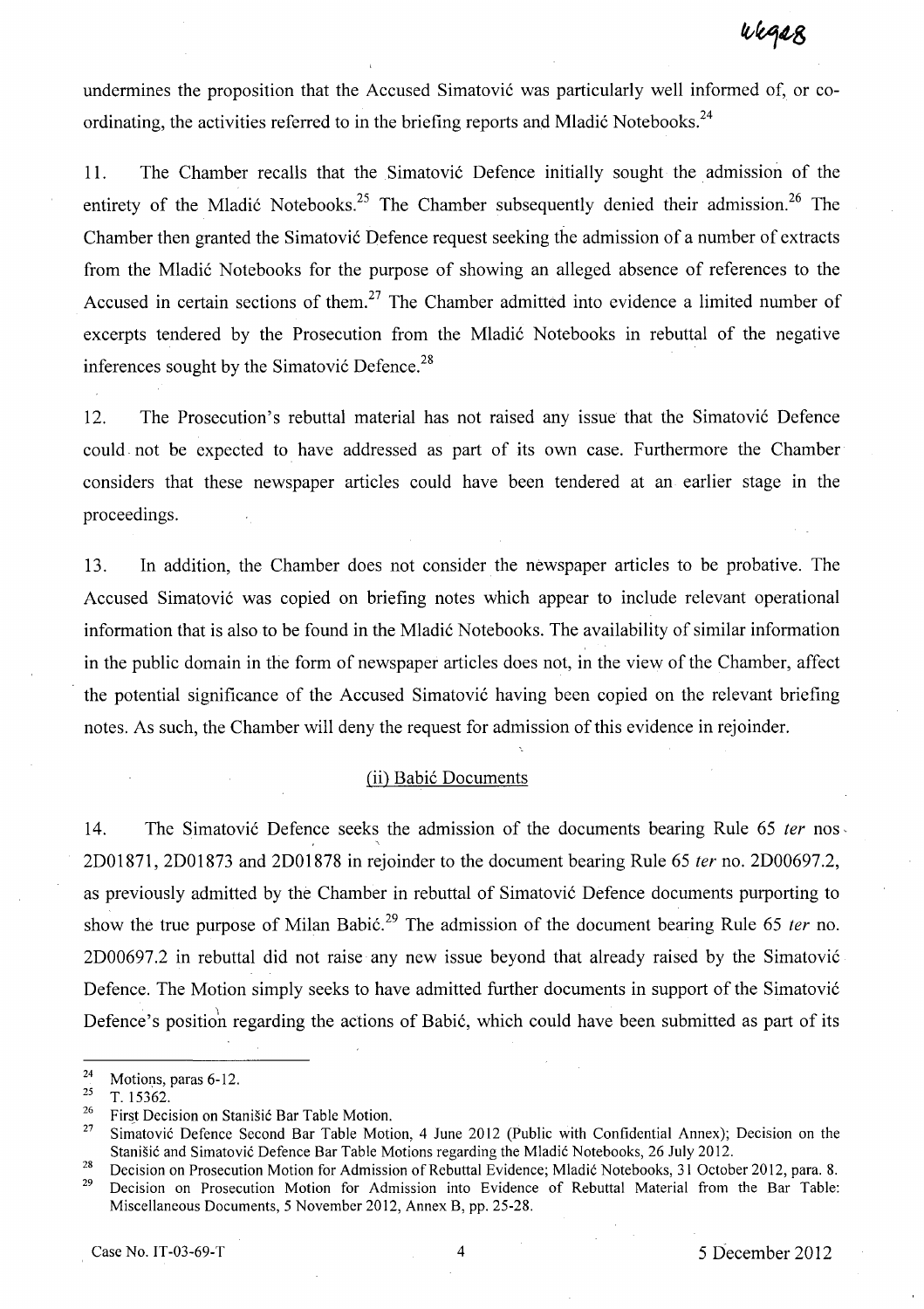original bar table motion. As such, the Chamber does not consider that these documents relate to an issue that the Defence could not be expected to have addressed as part of its own case, and consequently, will deny their admission into evidence.

#### (iii) Passport Documents

15. The Simatović Defence requests the admission of the documents bearing Rule 65 *ter* nos 2D01875, 2D01876 and 2D01877 in rejoinder to the document bearing Rule 65 fer no. 06628, a document from the Greek authorities which states that they do not possess any records confirming the Accused -Simatovi6 as having'travelled to Greece in 1995. The Chamber recalls that the Simatović Defence sought the admission of one page of the Accused Simatović's passport as the document bearing Rule 65 *ter* no. 2D01718 in its second bar table motion in order to contradict the evidence of Witnesses Goran Stoparić and Witness JF-024.<sup>30</sup> The Chamber admitted that document.<sup>31</sup> As such, the Chamber does not consider that, in seeking to rebut evidence of the Accused Simatović's trip to Greece, the Prosecution has raised a new issue which the Defence could not be expected to have addressed as part of its case. Furthermore, the Chamber does not consider that the documents are probative of the issue at hand as interpreted by the Chamber.<sup>32</sup> The Chamber will therefore deny their admission into evidence.

16. The Simatović Defence also seeks admission of any reply from the Government of Greece to its letter of 7 November 2012.<sup>33</sup> The Chamber notes that as matters currently stand, no reply has been provided from the Government of Greece. There is therefore no document before the Chamber upon which it can make a decision on admission. Consequently, the Chamber considers the request to be without substance and will deny it.

### b. Request to call witnesses

17. The Simatović Defence requests that the proposed witness referred to at paragraphs 19-26 of the Motion ("Proposed Witness One") be permitted to testify in rejoinder of Prosecution evidence presented in rebuttal, relating to Slobodan Miliković.<sup>34</sup> The Prosecution tendered the documents bearing Rule 65 ter nos 1D01313.1 and 1D01406 in order to rebut Defence evidence<sup>35</sup> regarding the intent behind the actions of the DB in relation to Miljković. With regard to exhibit P3189, the

 $30$  Defence Request to File a Reply to Prosecution Response to Simatović Second Bar table Motion with Annexes, 21 June 2012, para. 5-9.

<sup>&</sup>lt;sup>31</sup> First Decision on Simatovic Defence Second Bar Table Motion of 4 June 2012, 5 July 2012.

<sup>&</sup>lt;sup>32</sup> First Decision on Simatovic Defence Second Bar Table Motion of 4 June 2012, 5 July 2012, para. 12.

 $\frac{33}{34}$  Motion, para. 36.

 $^{34}$  1D01406, 1D1313.1 and P3189.

D1292 and D1293, see Miscellaneous Documents Rebuttal Motion, Annex A pp. 3-5.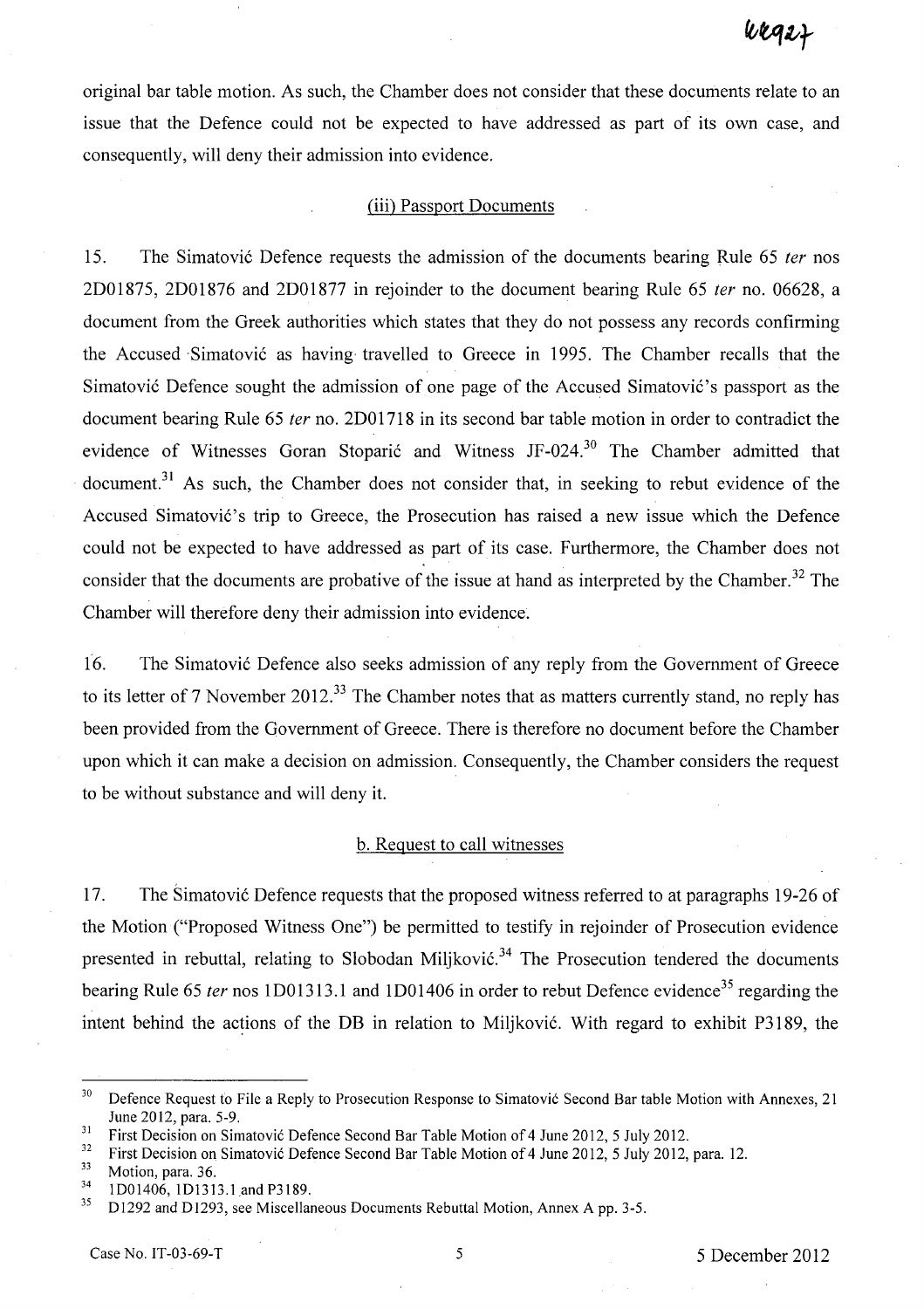Prosecution tendered it in rebuttal of Defence assertions that Basic Information Forms were not DB documents.<sup>36</sup>

18. The Chamber considers that, as the Stanistic Defence raised the issues of the DB's actions regarding Milikovi $\acute{\sigma}^3$  and the provenance of the Basic Information Forms,  $^{38}$  the Simatović Defence was on notice of these issues and thus could have been expected to provide the evidence it now seeks to call in the form of testimony by Proposed Witness One, during the defence case. The Chamber recalls that, in its response of 23 March 2012 to the Stanistic First Bar Table Motion, the Prosecution stated:

Prosecution Overview Note: The Prosecution notes that the selective enforcement of laws and gathering of intelligence concerning certain paramilitary groups (or members of that group) does not mean that the Serbian DB did not support, establish or coordinate with other paramilitary groups or support these same paramilitary groups (or individuals from these groups) at an earlier point in time - such as the Serbian Radical Party (SRS). Overall, the Prosecution does not agree with the Defence submissions on relevance as the documents being tendered do not establish the propositions being asserted in light of the evidence presented at trial. The Stanisic Defence originally noticed to the Prosecution that it would tender 19 documents in this section. The Defence has since dropped three of the documents that contained critical contextual information. The Three 65ter *(sic)*  not being tendered by the motion are lD01313, lD01396, and lD01406. It appears the Republic of Serbia may have recently provided un-redacted versions of these three documents to the Defence. In order to have an accurate depiction of the events in this case and avoid potentially inaccurate factual findings, The Prosecution submits that it is in the interests of justice to admit 65ter, 1D01313, 1D01396, , [sic] and 1D01406 at this time and instruct the Defence to upload any available non-redacted versions of these documents with correct translations.<sup>39</sup> (emphasis added)

19. Consequently, the Chamber does not consider that the Prosecution rebuttal evidence has raised anything new which the Defence could not have been expected to foresee when it tendered its original evidence. As such, the Chamber will deny the request to call Proposed Witness One to give evidence in rejoinder.

20. The Simatović Defence also requests to call the proposed witness referred to at paragraphs 27 to 31 of the Motion ("Proposed Witness Two") to give evidence in rejoinder of the document bearing Rule 65 ter no. 6628, a letter from the Greek Embassy that the Prosecution tendered in rebuttal of D1358, a translation of a single page purportedly from the Accused Simatović's passport. The Chamber does not consider that there is any new issue arising from the Prosecution evidence in rebuttal, which could not have been foreseen by the Simatović Defence and as such will deny the request to call Proposed Witness Two to give evidence.

<sup>&</sup>lt;sup>36</sup> Personnel Files Rebuttal Motion, Annex A, p. 4.<br><sup>37</sup> Stanišić Motion for Admission of Documents the

<sup>37</sup> Stanisic Motion for Admission of Documents through the Bar Table, Confidential Annex A, 17 February 2012, pp. 85,90.

<sup>&</sup>lt;sup>38</sup> See for example, Stanišić Defence Motion for Admission into Evidence of Documents that were Denied without Prejudice, 5 June 2012, pp. 227, 242.

<sup>&</sup>lt;sup>39</sup> Prosecution Response to Stanišić First Motion for Admission of Exhibits Through the Bar Table, 23 March 2012, Confidential Annex A, p. 88 (emphasis added).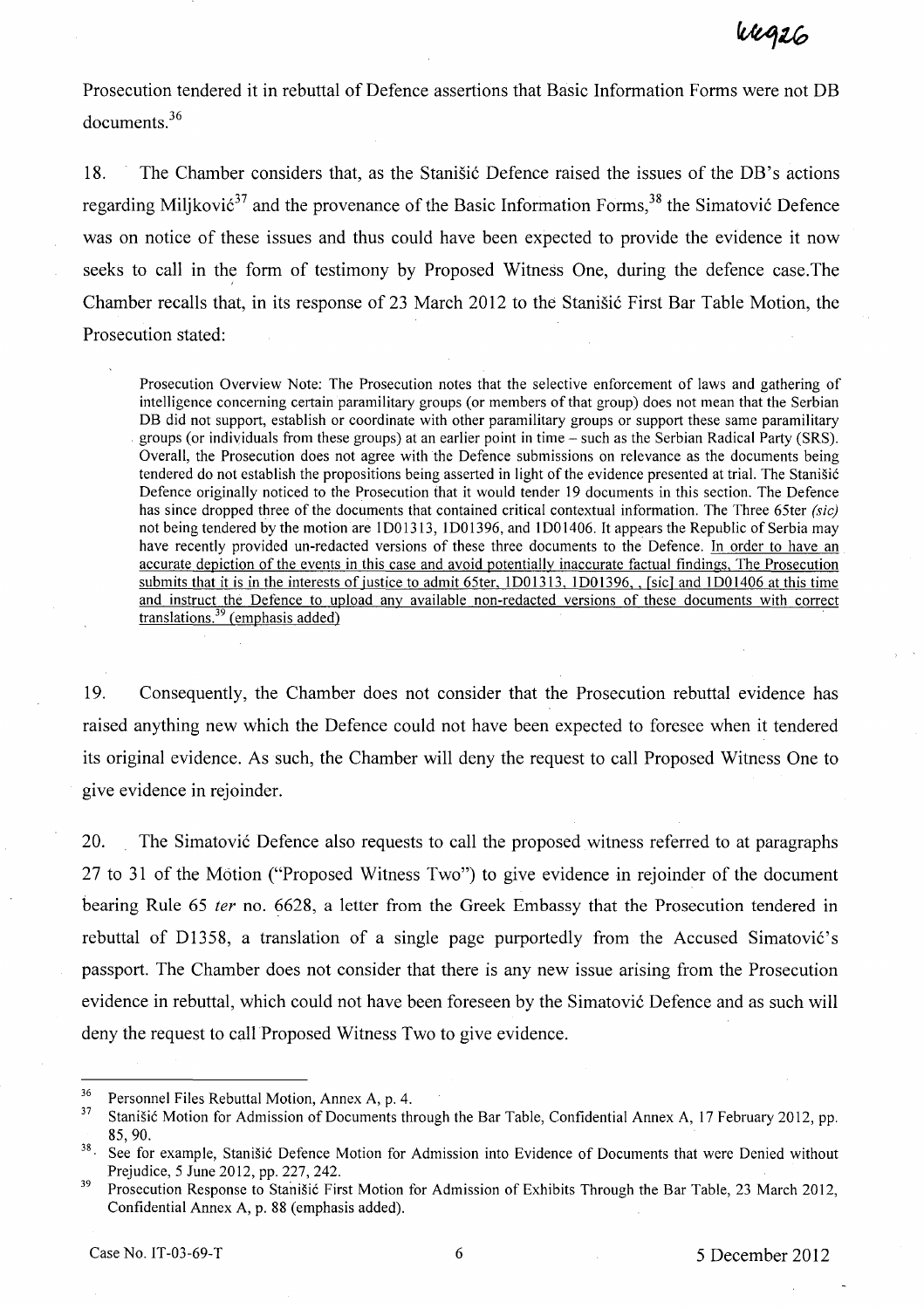21. The Chamber notes that the Simatović Defence seeks to call Witness JF-094 to testify as to the provenance of a number of personnel files.<sup>40</sup> The Chamber considers that personnel files, including issues of their authenticity and reliability, have repeatedly played a prominent role throughout the proceedings during both the Prosecution and Defence cases. The Chamber notes that the Basic Information Form has been included as part of personnel files tendered by both the Prosecution<sup>41</sup> and the Stanisic Defence,  $42$  and that the Simatovic Defence has not objected to the authenticity of those forms.

22. The Chamber further notes, as also acknowledged by the Simatović Defence, that Witness JF-094 has already testified to having read the DB personnel files.<sup>43</sup> Moreover, the witness testified, in response to a question from the Stanistic Defence, that the witness had no reason to believe the records were not authentic.<sup>44</sup> Thus, contrary to its submission, the Simatović Defence could in fact have questioned Witness IF -094 about them. As such the Chamber does not consider that the Simatović Defence request relates to an issue which it could not be expected to have addressed as part of its own case, or more specifically, at the time Witness IF-094 appeared as a witness. In this respect, the Chamber also recalls that the Prosecution put the Defence on notice during the Defence case, that it would tender a large number of personnel files in rebuttal to, *inter alia,* the personnel files tendered by the Stanisic Defence in February 2012.<sup>45</sup> It further recalls that a number of personnel files tendered by the Prosecution in rebuttal were extracts from the same personnel files from which the Stanišić Defence tendered excerpts in February 2012.<sup>46</sup>

23. Moreover, the Chamber, in admitting these specific personnel files under Rule 89(C), was , satisfied as to their probative value and reliability and the Simatovi6 Defence has not provided any *prima facie* basis upon which to question that conclusion. The Chamber finds that the Simatović Defence has not established that further testimony by Witness IF-094 is relevant or probative to the issues to be determined and accordingly will deny the request to call him to give further evidence.

 $^{40}$  Motion, para. 34.

<sup>&</sup>lt;sup>41</sup> See for example, exhibit P2980, p. 19<br><sup>42</sup> See for example, exhibits P1285, D.

See for example, exhibits D1385, D1399, Stanišić Motion for Admission of Documents through the Bar Table, Confidential Annex C, 17 February 2012, pp. 129, 132; exhibit D1396, Stanišić Defence Motion for Admission into Evidence of Documents that were Denied without Prejudice, 5 June 2012, pp. 227, 242.

 $\frac{43}{44}$  T. 7107.

 $\frac{44}{15}$  T. 7107-7113.

<sup>&</sup>lt;sup>45</sup> Prosecution Notification Regarding Rebuttal Evidence, 8 May 2012.

See e.g. Stanišić First Bar Table Motion, Confidential Annex A, pp. 131 and 134, in relation to Prosecution rebuttal documents bearing Rule 65 ter nos 06607 (admitted as P3201), 06608 (admitted as P3202) and 06609 (admitted as P3203).